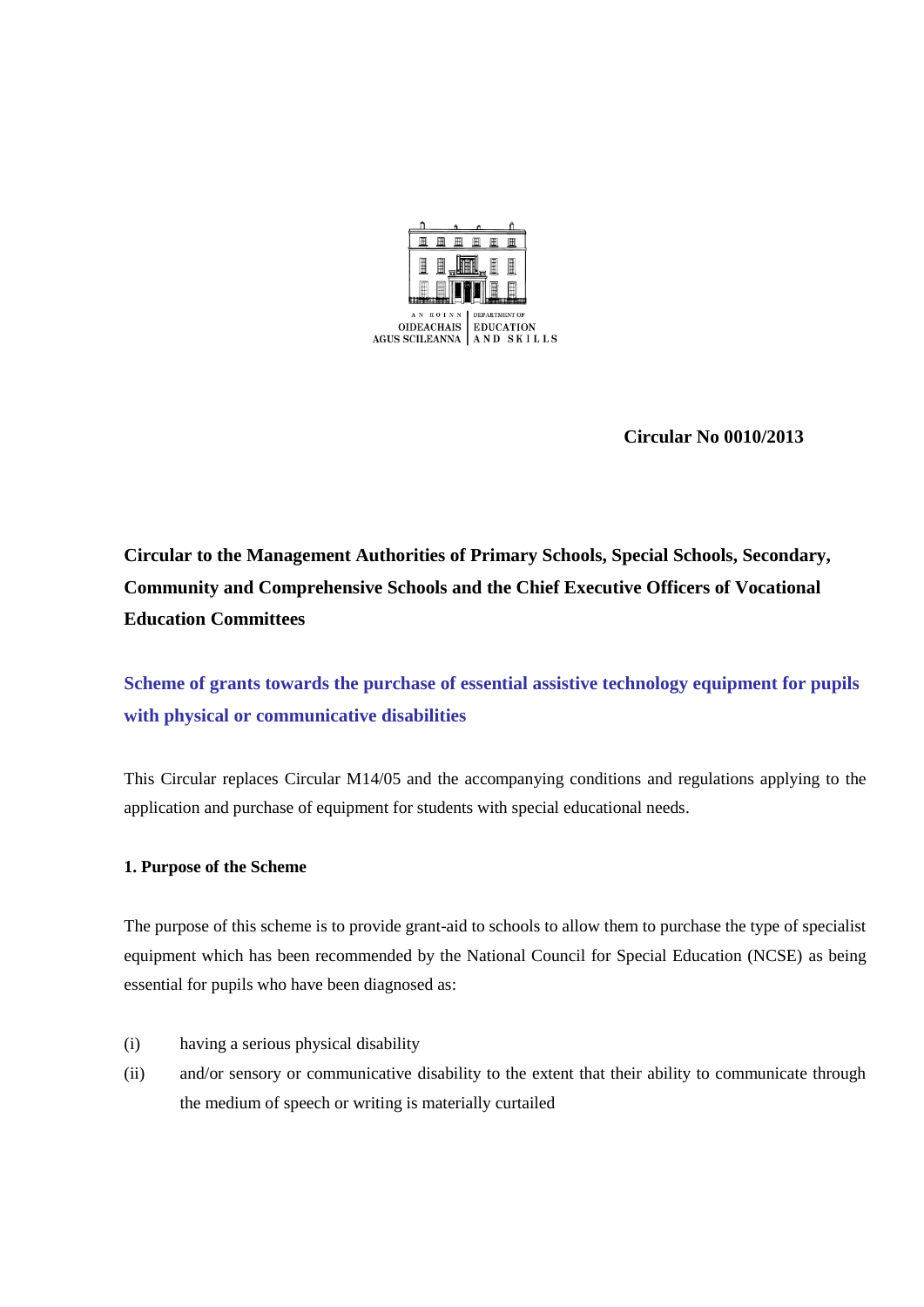(iii) where it is clear that existing equipment in the school is insufficient to meet the child's needs without unduly depriving other children of access to the equipment.

(iv) where without such equipment it will not be possible for such children to access the school curriculum.

The recommendation of the NCSE will be based upon accompanying professional reports, as necessary and as set out in Section 4, from relevant professionals, such as Educational Psychologists, Occupational Therapists, Speech and Language Therapists etc.

Professional reports should also clearly identify how, when, and in what way the recommended equipment will be used.

#### **2. Provision under the Scheme**

There is now an exceptionally wide range of technological or software support available which can provide assistance to pupils in schools and which has potential to assist children in their academic performance, learning, completion of homework, or which could assist them to achieve a degree of improvement to their educational performance.

All children have particular educational needs and accordingly, it is acknowledged that all children could potentially benefit from, or achieve a degree of improvement to their performance in school, through the provision of technological support or equipment, such as personal computers.

The equipment provided for under this scheme, however, is specialist equipment of a nature beyond that which can normally be provided to pupils by schools through general funding, through funding which had previously been provided to schools through Information and Communication Technology (ICT) provision, or through normal school resources or funds.

**Provision under this scheme is made for those pupils whose degree of physical and/or communicative disability is such that without technological support it will not be possible for them to access the school curriculum.**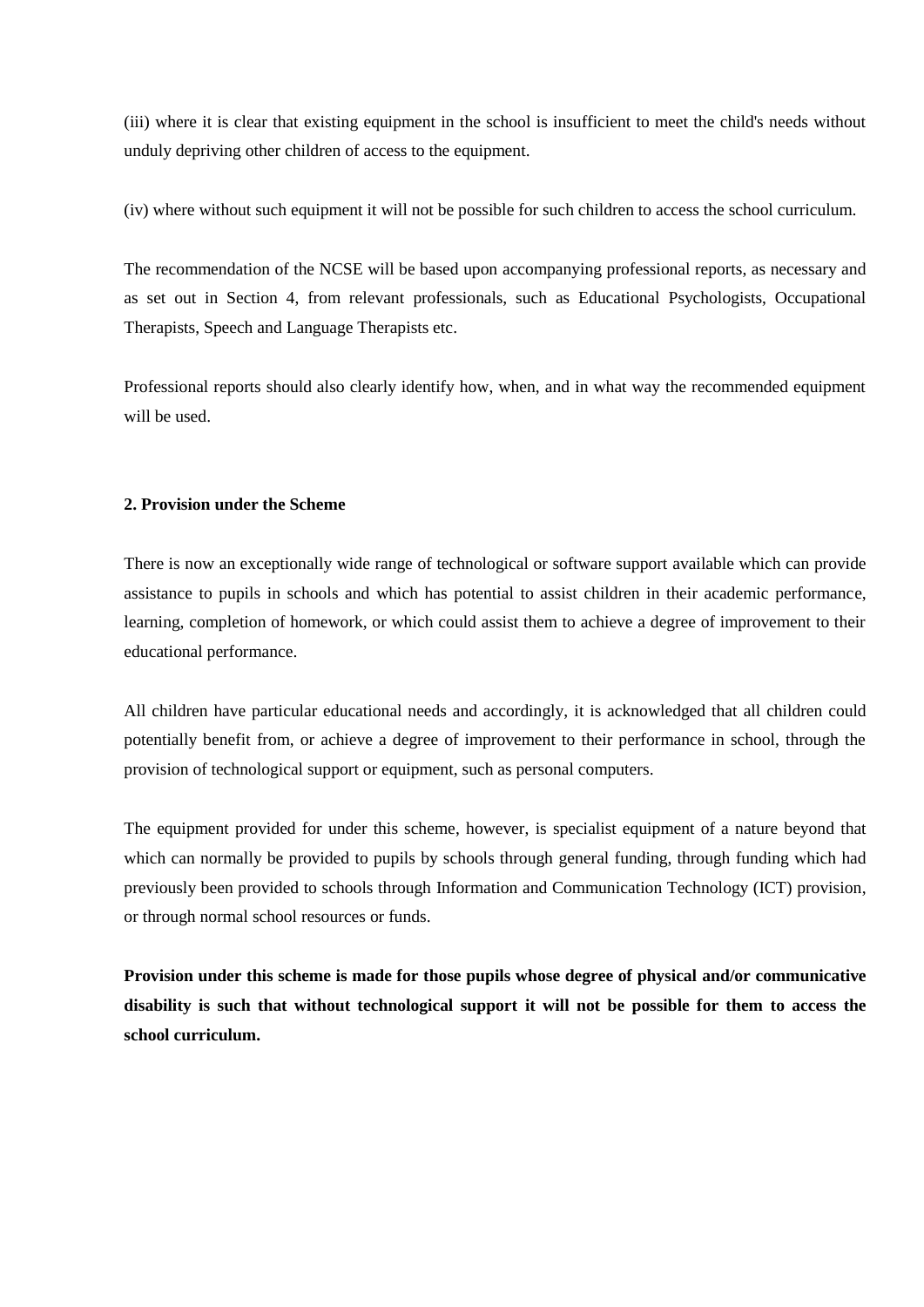#### **3. Staged Approach**

1. In considering the assistive technology needs of pupils, schools should therefore first ensure that all relevant interventions have been put in place to deal with the issue of concern, including teaching key skills and making reasonable accommodations and adaptations.

2. Where pupils have special educational needs, which can be aided by assistive technology support, or existing equipment in the school, the first stage of such support is through the schools existing equipment.

3. Where necessary, schools may also purchase new or additional equipment or software for students from normal school resources or funds.

4. Many students now have personal/tablet computers, or smart phones with equivalent capability, which may have been purchased for them by their parents or alternative sources. Where pupils with special educational needs, or with distinct educational requirements, have personal computers with relevant educational software or technological packages, which can assist them in schools, schools should allow those pupils, subject to agreement and supervision, to use such devices in schools. It will be a matter for schools to ascertain the relevance and appropriateness of the educational equipment or software being used, and to supervise its use in school, in accordance with the schools policies on use of electronic equipment in schools.

5. Where children with more complex disabilities require essential specialist equipment to access the school curriculum, which they do not already have, or which cannot be provided for them through the schools existing provisions, schools may make an application for such equipment to the National Council for Special Education (NCSE) under the terms of this scheme.

In doing so, schools should set out how and in what manner the equipment will be used in schools.

#### **4. Students Provided for under this Circular**

Provision under this Circular is made specifically for pupils who have a degree of physical or communicative disability to the extent that they require additional individualised specialist equipment without which they cannot access the school curriculum.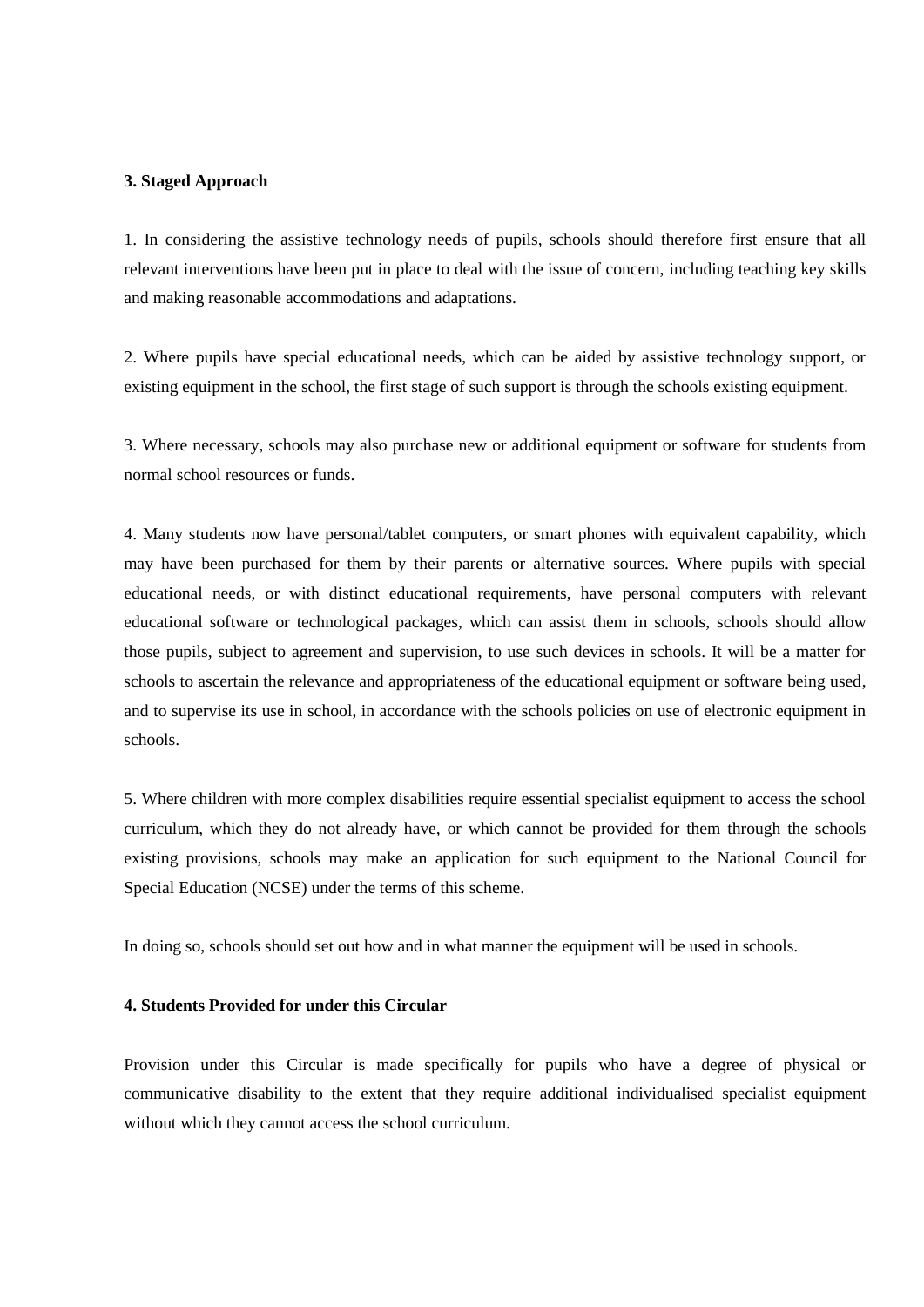(A) The primary categories of disability or need for which assistive technology support will be provided, subject to application by the school and a medical recommendation, are:

Hearing impairment Visual Impairment Physical Disability Severe/Profound General Learning Disability

(B) In some circumstances, where accompanying medical reports and/or other professional reports have outlined that the degree of communicative disability is such that it is recommended that without the support of specialist equipment the child cannot access the school curriculum, equipment may be provided for pupils with the following disabilities.

Moderate General Learning Disability Autism/Autistic Spectrum Disorders Specific Learning Disability Specific Speech and Language Disorder Multiple Disabilities

It should not be assumed that all children with a communicative disability or specific learning disability either require, or will qualify for a personal computer under the terms of this scheme. Such equipment will only be provided where medical and/or other professional reports outline that the degree of communicative disability is such that this equipment is essential to allow the pupil to access education and set out how the equipment will provide for this. Schools will also have to show that they engaged in a process of identifying needs, in putting various interventions in place, including utilising the school's current information technology provision.

Schools will also be required to state that they know how the recommended equipment will be used in the classroom and of the educational outcomes the equipment is designed to assist with.

(C) Pupils who have Mild or Borderline Mild General Learning Difficulty, Emotional Behavioural Disturbance, or Severe Emotional Behavioural Disturbance, and who do not have an additional disability as set out in categories A and B above, will not qualify for assistive technology support under this scheme and should be supported from within a schools general provision.

(D) Where it is clear from medical reports that a child is suffering from a severe medical condition, the effect of which may be akin to a physical or multiple disability categorisation, but where medical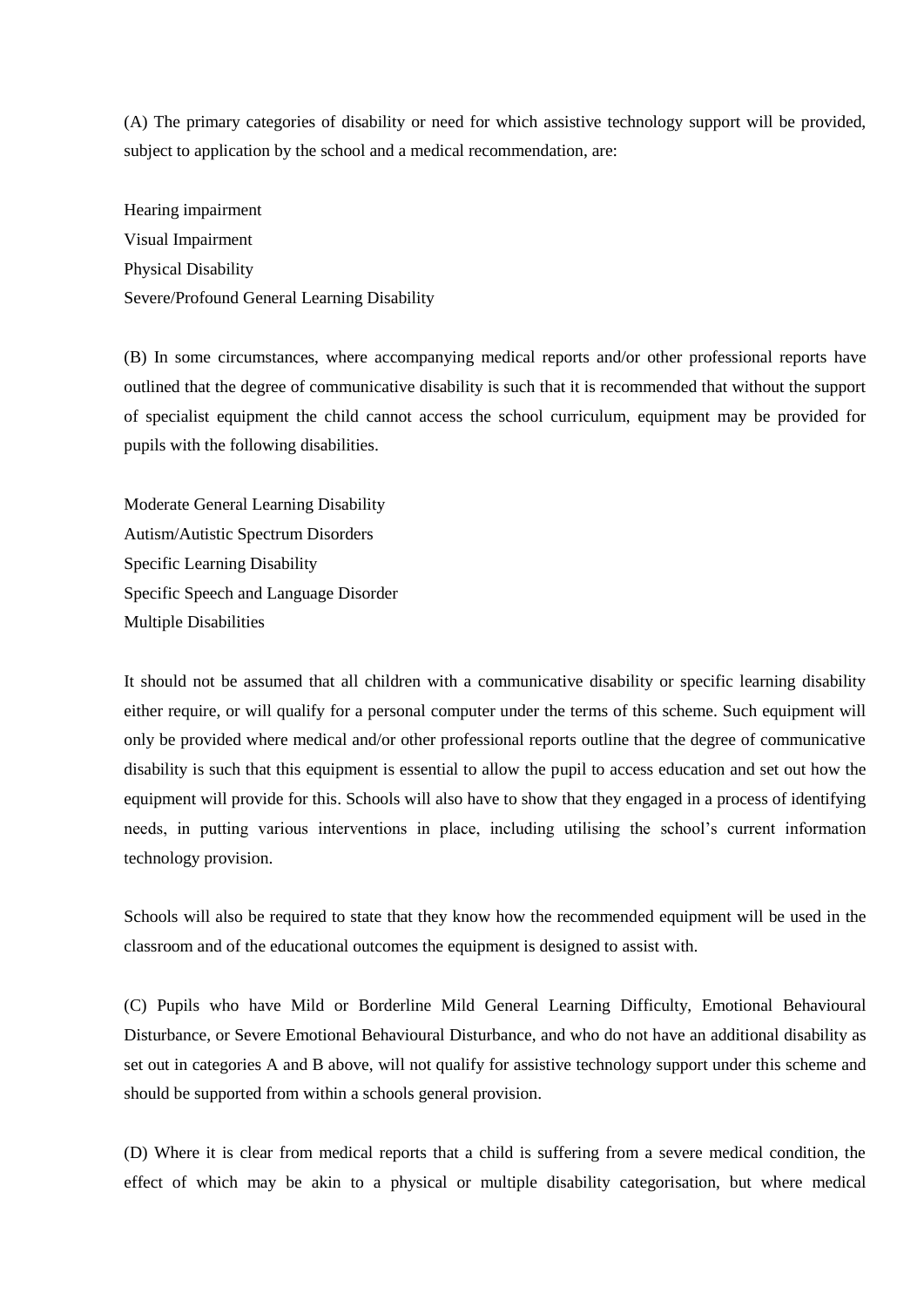professionals have advised that a final diagnosis is proving difficult to obtain due to the nature or uniqueness of the condition, the DES may make an interim sanction for equipment in such instances, where a recommendation has been so made by the NCSE, pending completion of a full diagnosis.

#### **Group Applications**

The purpose of this scheme is to provide grant aid to schools to purchase equipment to provide for the needs of individual pupils taking into account their assessed individual medical needs. It is not the policy of the Department of Education and Skills to provide specific types of equipment, such as personal computers or ipads, for all pupils within a particular disability category, or all pupils within a particular special class or school.

Applications for assistive technology support for groups or categories of pupils which are based on a recommendation that all pupils within a particular class or category should be provided with equipment will not be considered under this scheme (whether based on a single assessment of the group, or generic assessments modified for each pupil in the group).

### **5. Type of Equipment Provided**

Given the wide range of equipment and the fact that new assistive technology equipment is constantly being developed, it is not possible to list all of the types of equipment or software which this scheme may provide.

Examples of the type of equipment which will normally be provided include:

- Audiology Supports for children with hearing impairment i.e. FM Radio Systems, Soundfield Systems, Hearing Aids and classroom hearing supports;
- Equipment to assist children with visual impairment including Braille Equipment/Braille Keyboards/ CCTV Equipment with Distance Camera, computer equipment for enhanced text reading and online library and audio equipment for audio books;
- For children with physical or severe communication disabilities: laptop/tablet computers with associated modified software, joysticks, keyboards, touch pads, where it has been outlined that the equipment is essential to access the curriculum.

The following equipment is not provided for under this scheme: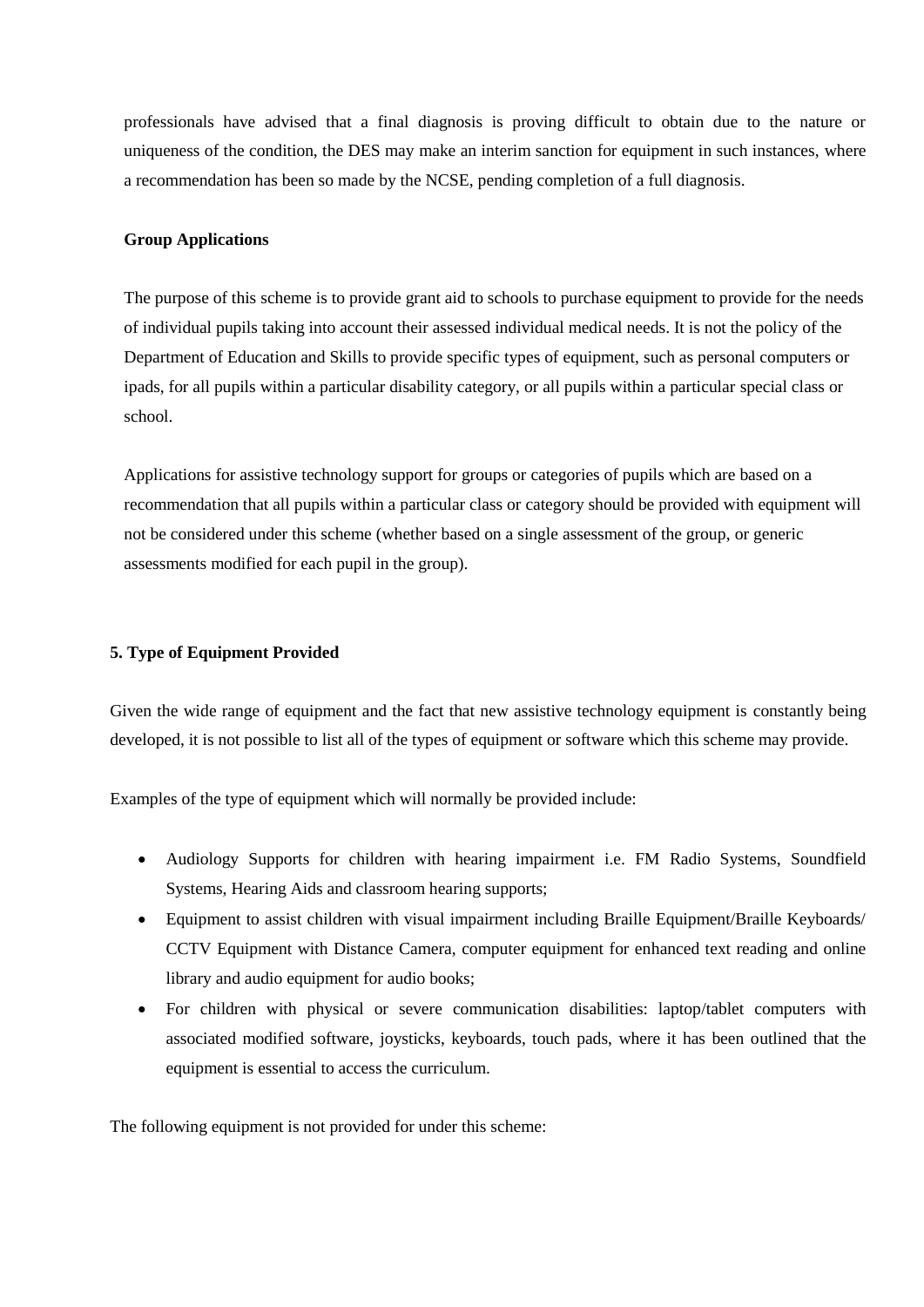1. Telephones/Smart phones, iphones, ipods, televisions, furniture and fittings, plasma screen TVs, internet access or phone connectivity charges.

2. Communication devices or medical or therapy related devices which are not specific educational interventions, or equipment specifically required as essential for school educational access, and which have a general application outside of school, which are normally provided for children with disabilities by the Health Service Executive (HSE) and which are provided for through the HSE Aids and Appliances scheme are not provided for under this scheme.

#### **6. Generic Equipment**

Where branded equipment, or software, is recommended or specified in a medical and/or other professional report, the DES will have discretion to make an allocation of funding for equivalent alternative generic equipment/software and need not be bound to a recommendation for a specific package or brand of equipment.

## **7. Applications for Equipment**

All Applications for special equipment must be submitted by school management authorities as follows:

1. In respect of children with Visual or Hearing Impairment, applications for equipment should be made to the Visiting Teacher Service for Children with Sensory Impairment. Contact details for the Visiting Teacher Service are available at www.education.ie/en/Parents/Services/Visiting-Teacher-Service

The Visiting Teacher Service will assess the application and give advice to the SENO in relation to equipment commonly used e.g. technology, large print, tapes, braillers, audiology equipment etc. The SENO will take account of the Visiting Teacher's recommendations when considering applications for equipment for such pupils and make a recommendation to the DES for equipment.

2. All other applications for support should be made to the National Council for Special Education (NCSE) Special Educational Needs Organiser (SENO) with assigned responsibility for the school. Application forms are available at [www.ncse.ie.](http://www.ncse.ie/)

#### **8. Professional assessments and documentation required**

1. Supporting documentation must be submitted to the SENO when making the application. This should include a recent comprehensive and professional assessment of the nature and extent of disability, and details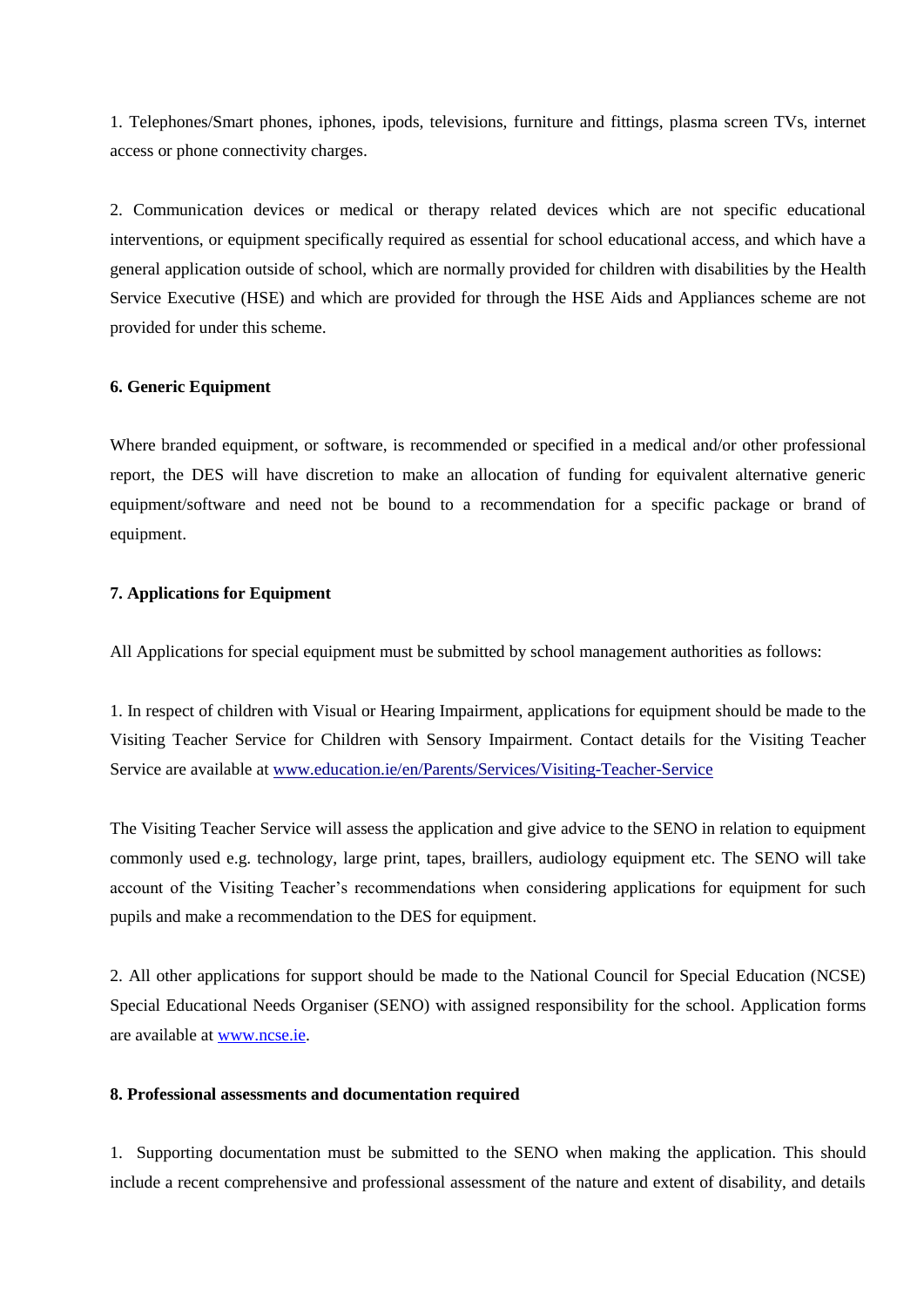of the equipment most appropriate for the needs of the pupil. It may involve a psychological assessment, occupational therapy report, physiotherapy report and/or speech/language report.

- 2. Applications for equipment will be considered on the basis of the following criteria:
	- That the professional who assesses the child has made a recommendation that assistive technology is essential for the effective education of the child, including illustrating how the equipment will be used. (An assessment indicating that equipment would be beneficial, desirable, useful or would achieve improvement in performance will not be sufficient since this could be true in the case of any child.)
	- Other than in respect of children in category A above, schools will be required to show that they have engaged in sustained efforts to meet the identified needs of the child through appropriate interventions eg teaching the necessary skills, putting in place appropriate accommodations (as evidenced in IEPs), including utilising the school's current information technology provision.
	- That the case is made or that evidence is supplied that demonstrates that the child will need the recommended equipment throughout the school day. (Some children may, for example, require the use of a computer only for a short period during the day – such a requirement should be met from within the IT resources already available within the school.)
	- That it is clear that the existing equipment in the school is insufficient to meet the child's needs without unduly depriving other children of access to the equipment.

## **9. Applications procedure**

On receipt of an application from a school, the SENO will examine the application in the light of the needs of the pupil, the school facilities and the criteria set out in this circular. Following this process the SENO will decide whether to recommend that grant aid to be made available to the school by the Department of Education & Skills.

On receipt of an application and recommendation from the SENO, the Department of Education and Skills will advise schools on the level of grant approved.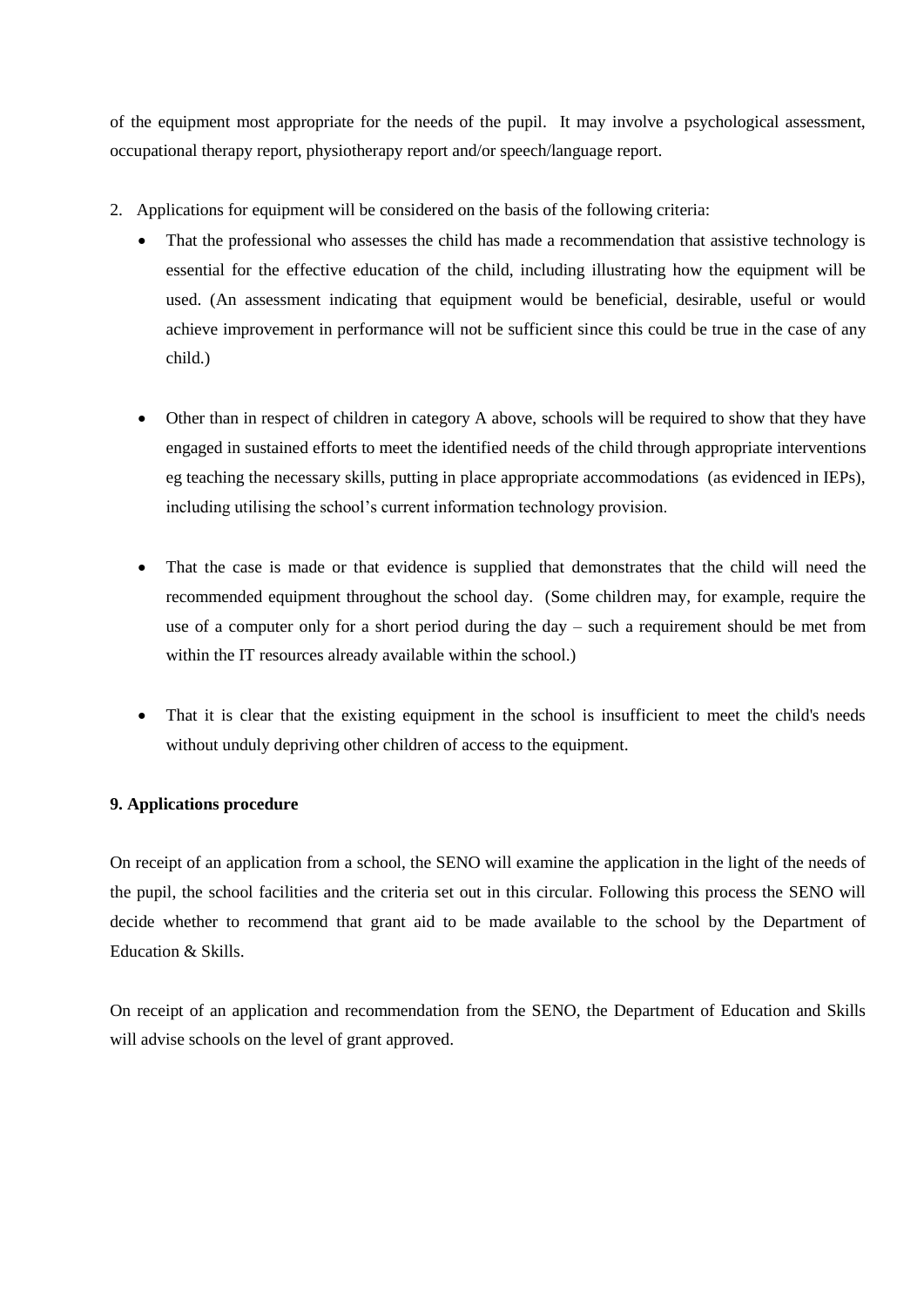#### **Schools must await the approval of the Department before purchasing equipment.**

All equipment must, in general, be purchased with a 3 month period of receipt of the approval letter from this Department.

After purchase, receipted invoices must be submitted with claims for payment and copies retained in the school account.

#### **10 – Procedure to claim a refund for equipment purchased or repaired.**

Schools who receive a letter of approval to purchase or \*repair equipment may proceed to purchase/repair the equipment and then complete the claim form attached at Appendix 1/Appendix 2 of this Circular.

Completed claims forms should be submitted to :

For Primary and Special Schools: Special Education Section, DES, Cornamaddy, Athlone For Post Primary Schools: Schools Division Financial, DES, Cornamaddy, Athlone

\* Minimum allowable for repair is  $\epsilon$ 20; maximum not to exceed initial purchase price of equipment

#### **11. Returning the completed forms**

Please return completed applications to the SENO attached to the school. Contact details for SENOs by regional and County basis are available on the website [www.ncse.ie](http://www.ncse.ie/) 

#### **12. Appeal against a decision not to grant equipment**

An appeal against a refusal to provide an assistive technology grant to a school on the grounds that it does not fulfil the criteria set out in this circular, or an appeal against the refusal of the DES to sanction equipment recommended by an NCSE SENO, to sanction part of the recommendation, or to sanction an alternative form of equipment other than that recommended in a professional report, may be made to;

Primary or Special Schools - The Higher Executive Officer, (Assistive Technology) Special Education Section, Department of Education and Skills, Athlone.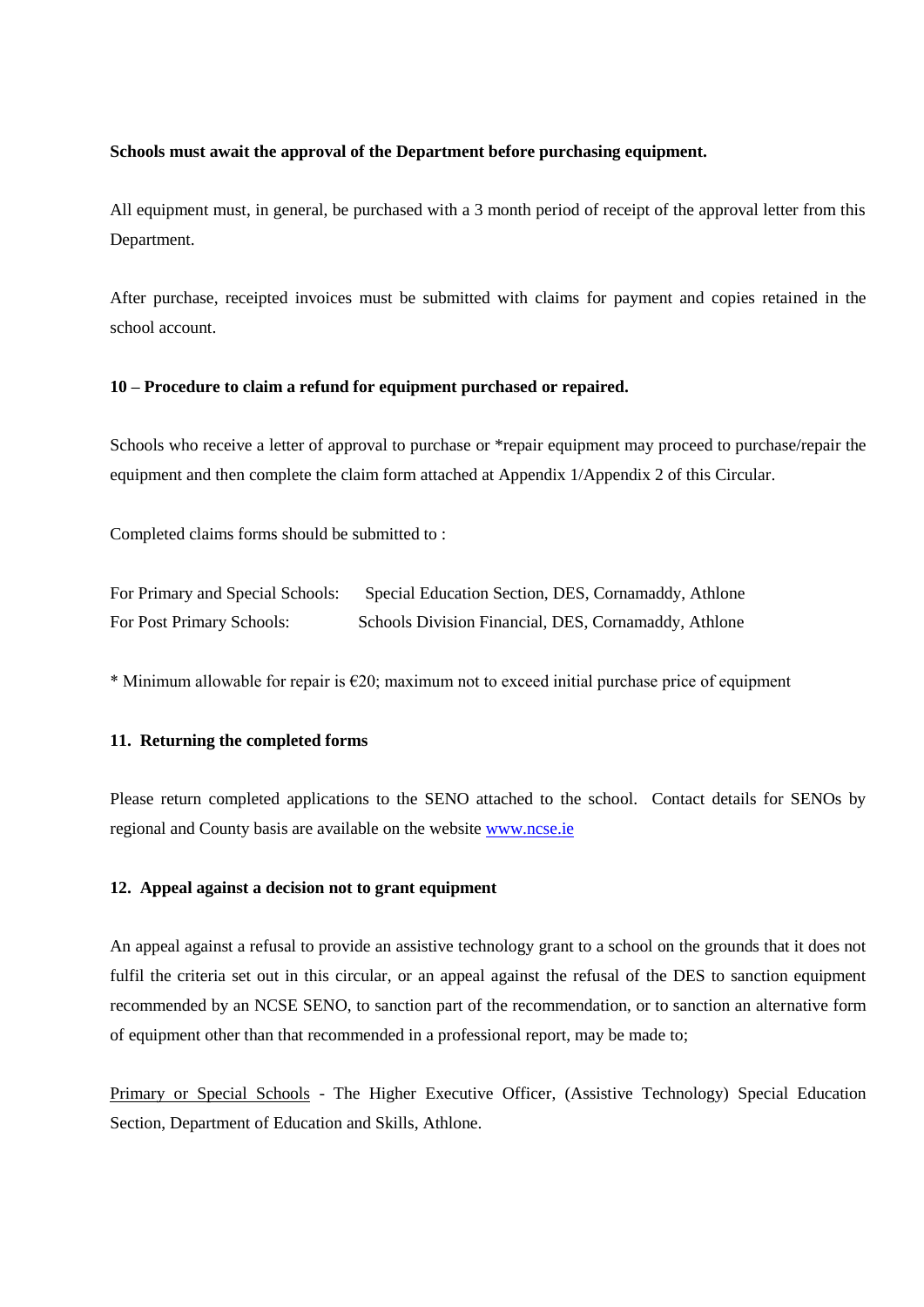Post Primary Schools - The Higher Executive Officer (Assistive Technology) Schools Division Financial, DES, Cornamaddy, Athlone

Where there is a lack of clarity with regard to the appropriateness or requirement for the provision of equipment applied for, the DES may seek the advice of the National Centre for Technology in Education, National Educational Psychological Service (NEPS), the Special Education Support Service or the Departments Inspectorate Division (See Section 15)

#### **13. Responsibility for equipment**

Subject to the provisions of Section 14 of this Circular regarding the transfer of equipment between schools, the equipment will remain the property of the school.

The school's management authority will have responsibility for maintenance, repair, insurance etc. of the equipment. The management authority will ensure safe custody and careful handling of the equipment. A designated teacher in the school should take responsibility for the management of the equipment and for monitoring its effective use within the school. Equipment purchased should normally be kept in the school. However, the pupil in question may, with the consent of the management authority, use the equipment at home.

Although the equipment will be sanctioned for a particular pupil the equipment will, as a rule, remain the property of the school and will be available for allocation to subsequent pupils with similar disabilities. Where the school has no further requirement for the equipment or where a pupil transfers to a different school, the SENO may allocate it to another school in the interests of meeting needs to the greatest extent possible.

#### **14. Transfer of Equipment**

Although equipment is sanctioned to support a particular pupil, the equipment is sanctioned to a school and will, as a general rule, remain the property of the school and be available for allocation to other or subsequent pupils with similar disabilities.

However, some of the equipment which is sanctioned is of a specialist and individualised nature and may not be suitable for other students in the school. In such circumstances it is not efficient that such equipment should be retained in a school, when the student for which the equipment was sanctioned transfers to a new school and would have to be re sanctioned for similar equipment in the new school, at considerable expense.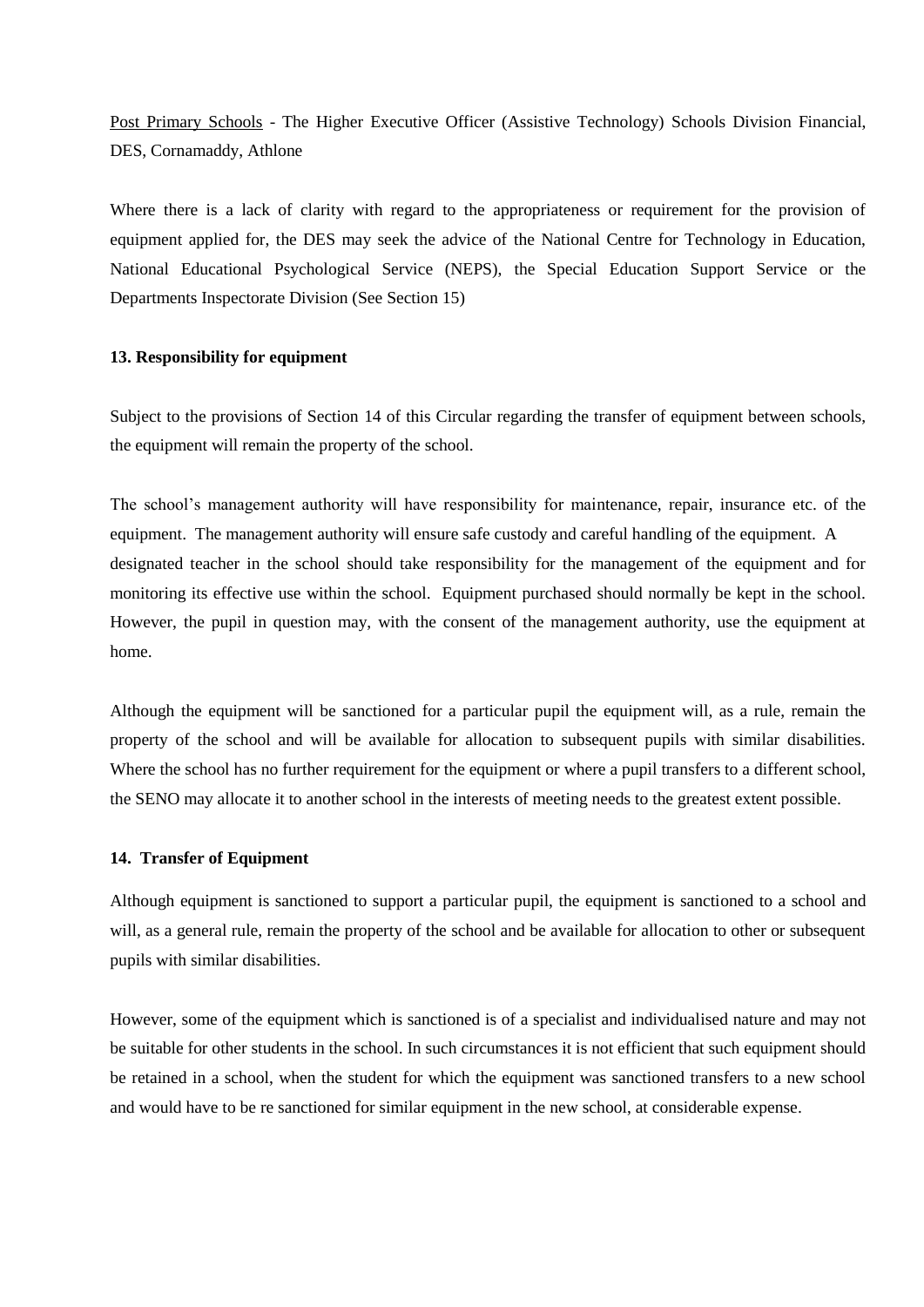Should the pupil in respect of whom the technology is sanctioned change school, including proceeding to post primary school, the new school, or the school that was sanctioned the technology should consult with the SENO/Visiting Teacher with regard to its transfer with the pupil where it is still appropriate for the pupil's assessed needs. This will ensure that there is no gap in support for the pupil and to enable the pupil to continue to use suitable and familiar resources in their new setting.

Retention of technology may be considered where the technology is out of date, it is no longer suitable to the needs of the transferring pupil or there is another child enrolled/enrolling and in respect of whom the school would be applying to the SENO for the same technology.

Where the school or the pupil has no further requirement for the equipment, the SENO, or visiting teacher in conjunction with the SENO, may allocate it to another school in the interests of meeting needs to the greatest extent possible.

#### **15. Support for Schools**

The following organisations can provide support and guidance to school on the use or provision of specialist equipment in schools. The DES may also seek the advice of some of these bodies in considering applications for support.

#### **(i) The National Centre for Technology in Education (NCTE)**

The NCTE through its Special Educational Needs and ICT Initiative (SEN & ICT) provide ICT support for the particular needs of schools, students and their teachers in the SEN area. Support is provided through publications, presentations and support groups.

A significant amount of support is provided through the SEN section of the NCTE website ( **<http://www.ncte.ie/SpecialNeedsICT/>** ) which provides a wide range of advice as well as information on training for continued professional development of teachers in the SEN area. The teachers section of the Scoilnet website ( **[http://www.scoilnet.ie](http://www.scoilnet.ie/)** ) helps to provide a focus for content and links that are of particular interest to teachers of students with special needs. The NCTE also helps to identify suitable software/digital content as well as to produce additional digital content to complement the curriculum in Irish schools. Its Software Central website ( **<http://www.softwarecentral.ie/>** ) provides SEN software evaluations and teacherfriendly technology information and advice. The NCTE's SEN and ICT initiative which can be contacted through its websites has been involved in many innovative projects and is constantly looking for innovative uses of ICT in education for students with special needs.

#### **(ii) The National Educational Psychological Service (NEPS)**

The National Educational Psychological Service (NEPS) works with the school community in responding to the personal, social, and educational development of all children, having particular regard to children with special educational needs. It offers a range of services including consultation and assessment to support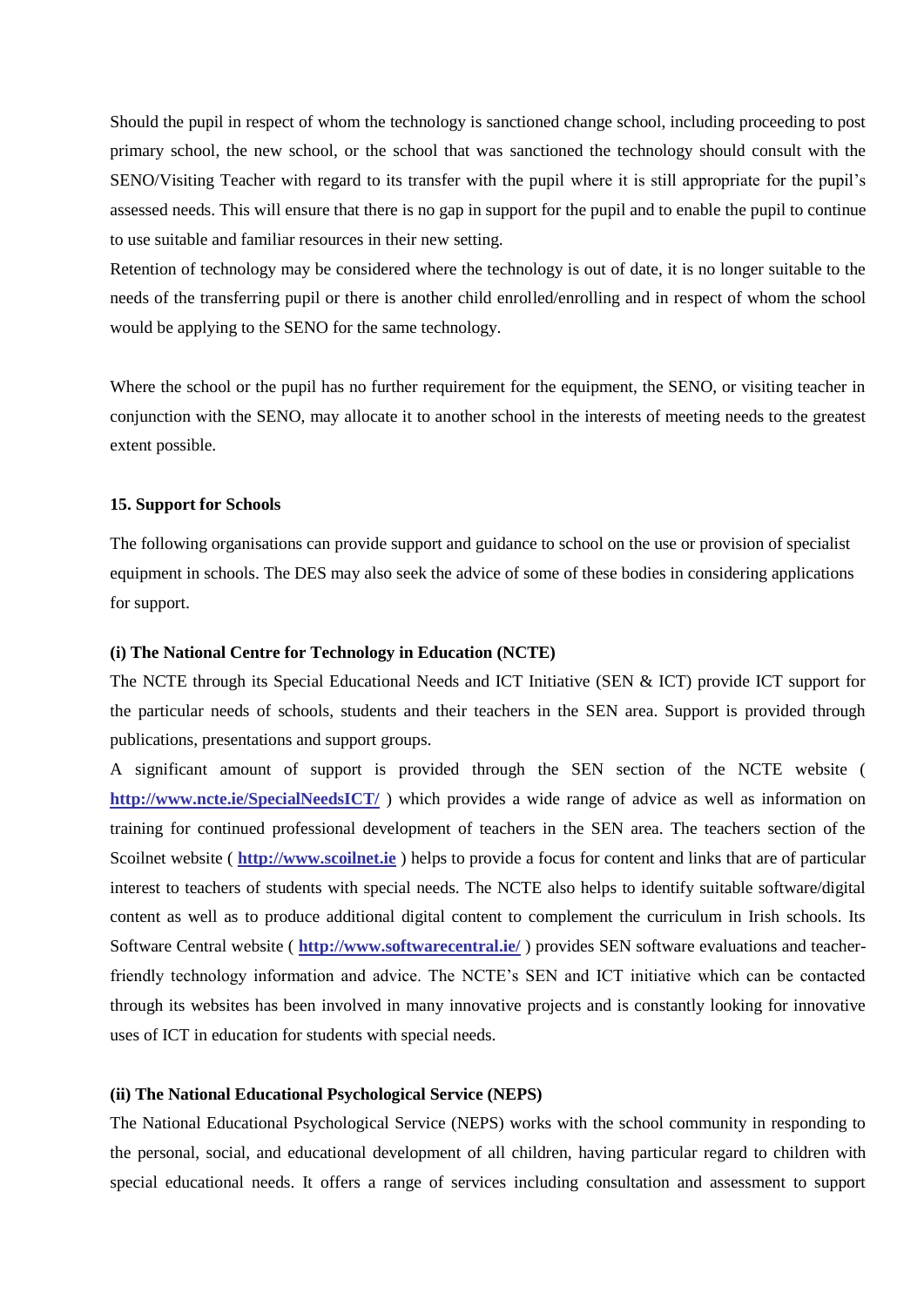individual students or groups of students. Psychologists also engage in work of a more preventative nature by seeking to enhance provision at the whole-school level. NEPS Head Office is located in Frederick Court, 24/27 North Frederick Street, Dublin 1 (Tel: 01 8892700) and it operates from a network of regional and local offices (see www.education.ie).

**(iii) The Special Education Support Service (SESS)** based in Cork Education Support Centre provide professional development and support for school personnel working with pupils with special educational needs in a variety of educational settings. Details are available on the SESS website at [www.sess.ie](http://www.sess.ie/)

**(iv) The National Council for Special Education (NCSE)** was set up to improve the delivery of education services to persons with special educational needs arising from disabilities with particular emphasis on children. The NCSE is based in 1-2 Mill Street, Trim, Co. Meath; Telephone: 046 9486400; Fax: (046) 9486404. Contact details for SENO attached to each school is available at [www.ncse.ie](http://www.ncse.ie/)

**(v) The Visiting Teacher Service** for Children and Young People with Sensory Impairment is provided by the Department of Education & Skills from the time of referral through to third level education. Contact details for the visiting teacher service are available on the DES website www.education.ie/en/Parents/Services/Visiting-Teacher-Service

Jim Mulkerrins Special Education Section

February, 2013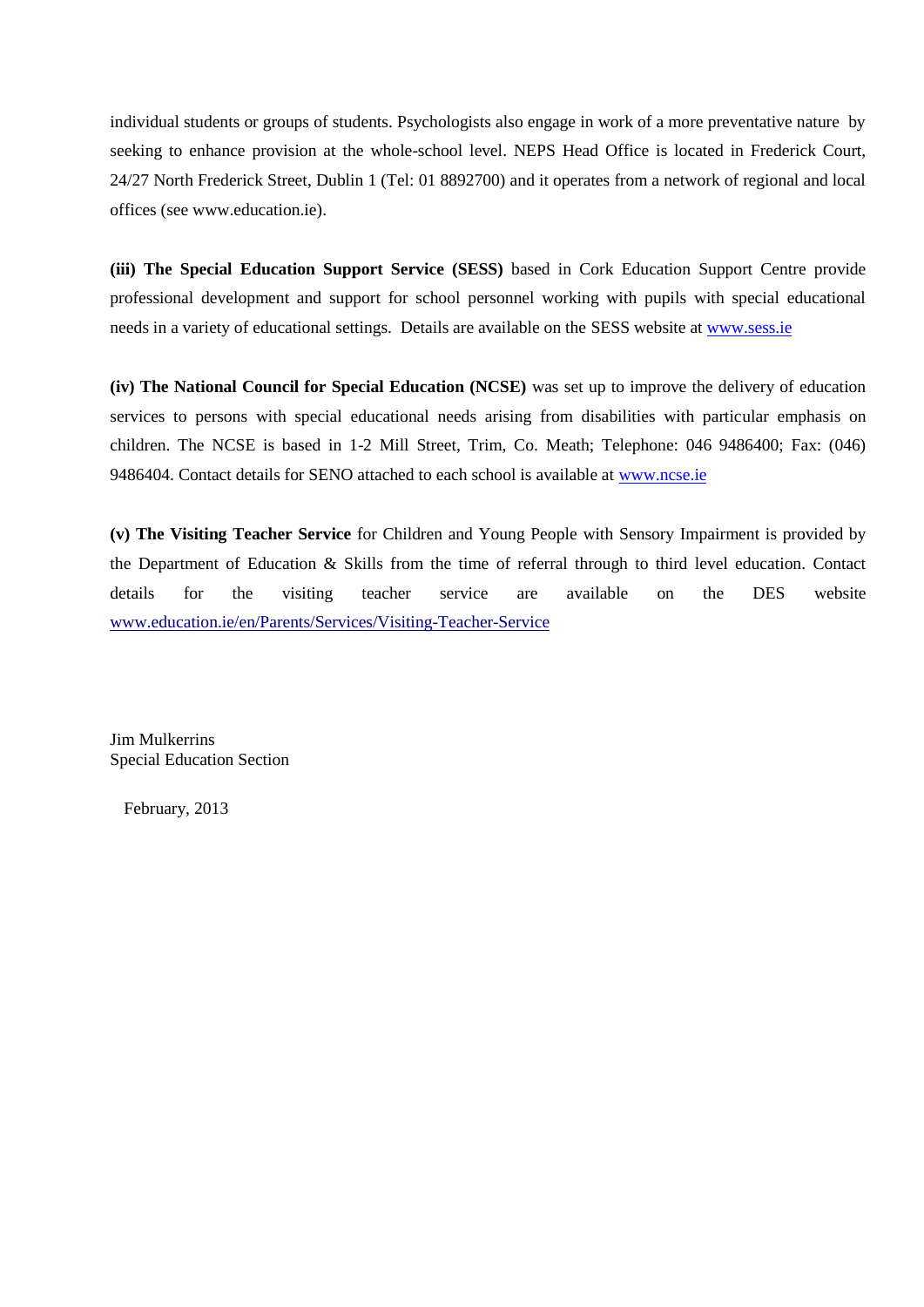# **Appendix 1**

# **Application for the refund of Payment for approved Equipment**

| School Name:         |                                       |  |
|----------------------|---------------------------------------|--|
| Roll No:             | School Email:                         |  |
| <b>Student Name:</b> | <b>PPSN Number:</b>                   |  |
| Approval Letter:     | (please give date of approval letter) |  |

|    | Item | Make & Model No. | <b>Supplier Name &amp; Address</b> | <b>Cost incl</b><br><b>VAT</b> | <b>Are 3 Quotations</b><br><b>Available</b><br>for Inspection? |
|----|------|------------------|------------------------------------|--------------------------------|----------------------------------------------------------------|
| ι. |      |                  |                                    |                                |                                                                |
| 2. |      |                  |                                    |                                |                                                                |
| 3. |      |                  |                                    |                                |                                                                |
| 4. |      |                  |                                    |                                |                                                                |
|    |      |                  | <b>TOTAL</b>                       |                                |                                                                |

# **Please include with this claim form the following documentation:**

- 1. A copy of the approval letter issued to your school for this equipment.
- 2. Original full receipts received from the company / companies outlining the equipment purchased. Claims for part payment of equipment purchased will not be accepted.

### **Declaration:**

I wish to claim a refund of costs involved in the purchase of approved equipment and I confirm that the equipment has been approved and is in use in accordance with the terms of Circular 0010/ 2013.

Signature of Principal / CEO \_\_\_\_\_\_\_\_\_\_\_\_\_\_\_\_\_\_\_\_\_\_\_\_\_\_\_ Date \_\_\_\_\_\_\_\_\_\_\_\_\_\_\_\_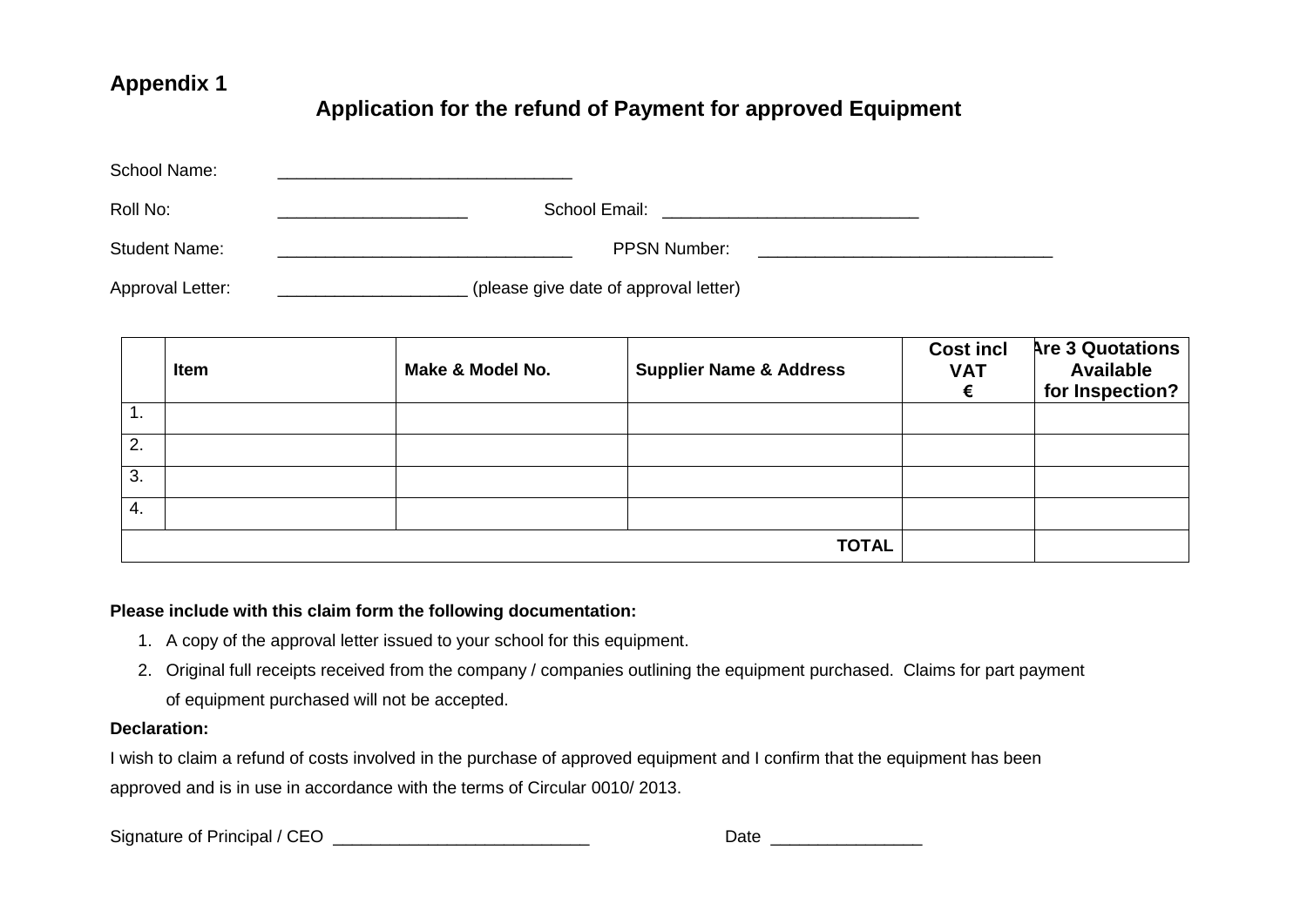# **Guidelines on Purchasing Procedures**

*All purchases made with public funds must follow strict procedures*

# **The procedures outlined below apply to hardware, software and IT services**

The lowest price quotation should be accepted, but having due regard to value for money and after sales service.

# **1. Written Quotations Requirement**

- *Three written quotations* must be obtained before any expenditure is incurred which involves payment of over €635 to an individual supplier.
- All written quotations should be dated and signed on behalf of the supplier.
- Quotations may not be sought for particular models or brands of equipment generic specifications should be used when sourcing equipment from suppliers.
- In exceptional circumstances goods and services may only be available from a sole supplier. In such cases a full explanation must be recorded, including a written statement from the supplier signifying sole supplier status.
- **2. Tax Clearance Certificate** (supplier of goods or services exceeding €10,000.00 in any twelve month period)
	- A tax clearance certificate (C2) must be obtained from any individual supplier of equipment or services valued at over €10,000.00 in any twelve month period before the expenditure is incurred.

**Please note: Insurance cover should be put in place prior to the delivery of equipment.**

**\_\_\_\_\_\_\_\_\_\_\_\_\_\_\_\_\_\_\_\_\_\_\_\_\_\_\_\_\_\_\_\_\_\_\_\_\_\_\_\_\_\_\_\_\_\_\_\_\_\_\_\_\_\_\_\_\_\_\_\_\_\_\_\_\_\_\_\_\_\_\_\_\_\_\_\_\_\_\_\_\_\_\_\_\_** 

IMPORTANT: Please ensure that the above guidelines are followed in incurring expenditure from public funds. Careful recording of decisions and reasons for same is essential as well as filing of supporting documentation. As you will be aware, records of expenditure, to include equipment specifications, price quotations, purchase decisions and invoices must be maintained for possible audit.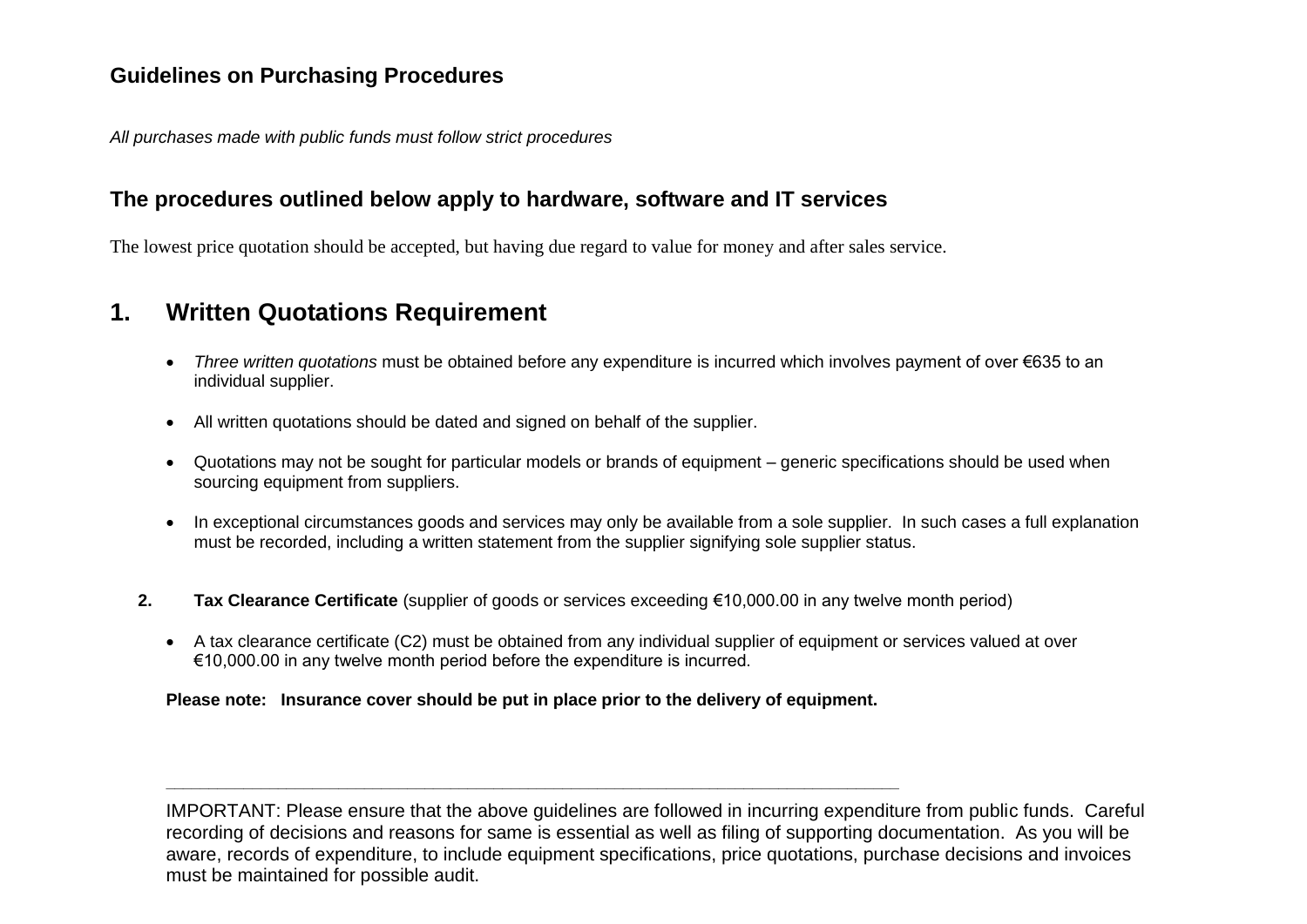# **Appendix 2**

# **Application for Refund of Payment for Approved Equipment Repair**

| School Name:        | Roll No:      | Email address: |
|---------------------|---------------|----------------|
| <b>Student Name</b> | וחסםכ<br>.۱۱. |                |

| <b>Item</b> | Make & Model No. | <b>Repair Company Name &amp; Address</b> | <i>*Cost incl</i><br><b>VAT</b> |
|-------------|------------------|------------------------------------------|---------------------------------|
|             |                  |                                          |                                 |

*\* Minimum allowable for repair €20; maximum allowable not to exceed initial purchase price of equipment* 

**Please note:** Original full receipts received from the company / companies confirming payment has been made to them for the repair of the equipment should be forwarded with this Claim Form.

# **Declaration from SENO / Visiting Teacher:**

This is to certify that the repair to the above equipment was economical and essential:

| SIN"<br>- -<br>---<br>----- |
|-----------------------------|
|-----------------------------|

Print Name: \_\_\_\_\_\_\_\_\_\_\_\_\_\_\_\_\_\_\_\_\_\_\_\_\_\_\_\_\_\_\_ Contact Number: \_\_\_\_\_\_\_\_\_\_\_\_\_\_\_\_\_\_\_\_\_\_\_\_\_\_

Title: SENO / Visiting Teacher (Circle as appropriate)